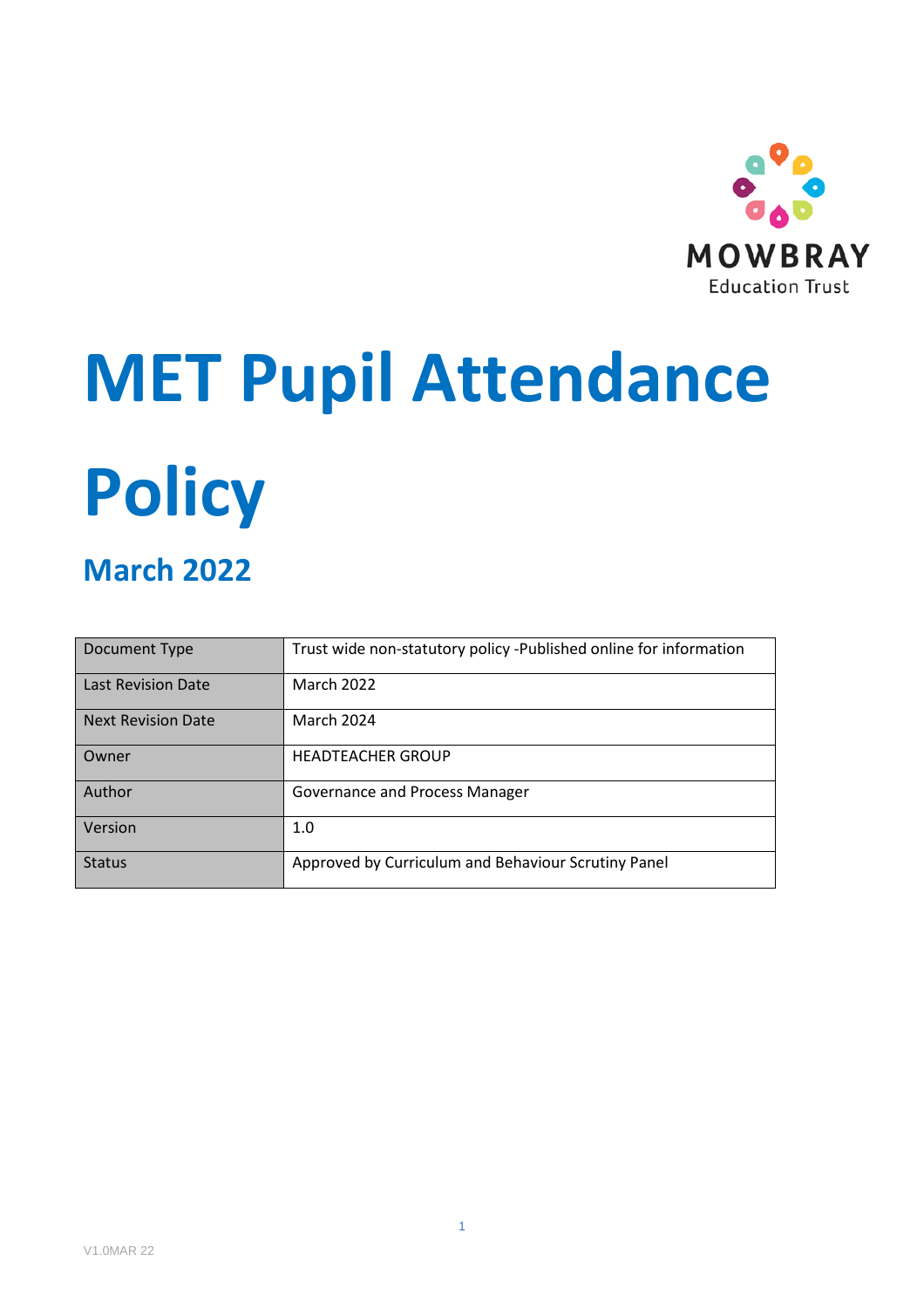#### <span id="page-1-0"></span>**This policy applies to the following schools**

Ab Kettleby Primary School Brownlow Primary School Sherard Primary School Somerby Primary School The Grove Primary School John Ferneley College

# **Contents**

# <span id="page-1-1"></span>**1. Aims**

We are committed to meeting our obligations with regards to school attendance by:

- Promoting good attendance and reducing absence, including persistent absence
- Ensuring every pupil has access to full-time education to which they are entitled
- Acting early to address patterns of absence

We will also support parents to perform their legal duty to ensure their children of compulsory school age attend regularly, and will promote and support punctuality in attending lessons.

# <span id="page-1-2"></span>**2. Legislation and guidance**

This policy meets the requirements of the [school attendance guidance](https://www.gov.uk/government/publications/school-attendance) from the Department for Education (DfE), and refers to the DfE's statutory guidance on [school attendance parental responsibility](https://www.gov.uk/government/publications/parental-responsibility-measures-for-behaviour-and-attendance) measures. These documents are drawn from the following legislation setting out the legal powers and duties that govern school attendance:

- Part 6 of [The Education Act 1996](https://www.legislation.gov.uk/ukpga/1996/56/part/VI/chapter/II)
- Part 3 of [The Education Act 2002](http://www.legislation.gov.uk/ukpga/2002/32/part/3/chapter/3)
- Part 7 of [The Education and Inspections Act 2006](http://www.legislation.gov.uk/ukpga/2006/40/part/7/chapter/2/crossheading/school-attendance)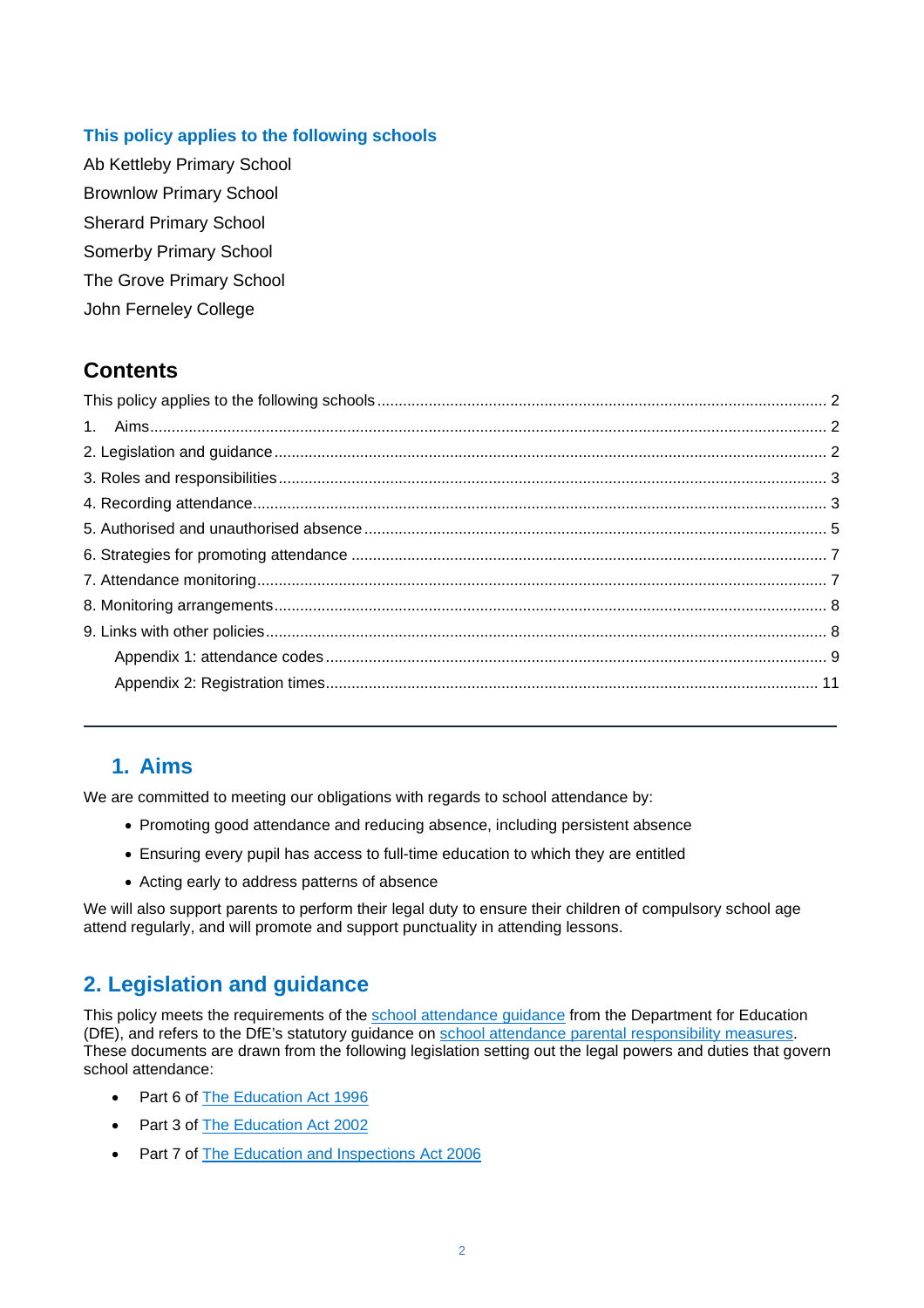- [The Education \(Pupil Registration\) \(England\) Regulations 2006](http://www.legislation.gov.uk/uksi/2006/1751/contents/made) (and [2010,](https://www.legislation.gov.uk/uksi/2010/1725/regulation/2/made) [2011,](https://www.legislation.gov.uk/uksi/2011/1625/made) [2013,](https://www.legislation.gov.uk/uksi/2013/756/made) [2016](https://www.legislation.gov.uk/uksi/2016/792/made/data.html) amendments)
- [The Education \(Penalty Notices\) \(England\) \(Amendment\) Regulations 2013](https://www.legislation.gov.uk/uksi/2013/757/regulation/2/made)

This policy also refers to the DfE's guidance on the [school census,](https://www.gov.uk/guidance/complete-the-school-census) which explains the persistent absence threshold.

## <span id="page-2-0"></span>**3. Roles and responsibilities**

#### **3.1 The Trust Board**

The Trust Board is responsible for monitoring attendance figures for each school in the Trust on at least a termly basis. The Quality of Education committee receive this information on behalf of the Trust Board at their meetings. The Quality of Education Committee also holds the headteacher at each setting to account for the implementation of this policy.

#### **3.2 The headteacher**

The headteacher is responsible for:

- Implementation of this policy at the school
- Monitoring school-level absence data and reporting it to the Quality of Education Committee
- Supporting staff with monitoring the attendance of individual pupils
- Issuing fixed-penalty notices, where necessary

#### **3.3 The attendance officer or school admin team**

The school attendance officer:

- Monitors attendance data across the school and at an individual pupil level
- Reports concerns about attendance to the headteacher
- Arranges calls and meetings with parents to discuss attendance issues
- Advises the headteacher when to issue fixed-penalty notices

#### **3.4 Class teachers/Form tutors**

Class teachers/Form tutors are responsible for recording attendance on a daily basis, using the correct codes, and submitting this information to the school office

#### **3.5 School admin/office staff**

School admin/office staff are expected to take calls from parents about absence and record it on the school system.

## <span id="page-2-1"></span>**4. Recording attendance**

#### **4.1 Attendance register**

Each school will keep an attendance register, and place all pupils onto this register. The attendance register is completed at the start of the first session of each school day and once during the second session. It will mark whether every pupil is:

- **Present**
- Attending an approved off-site educational activity
- Absent
- Unable to attend due to exceptional circumstances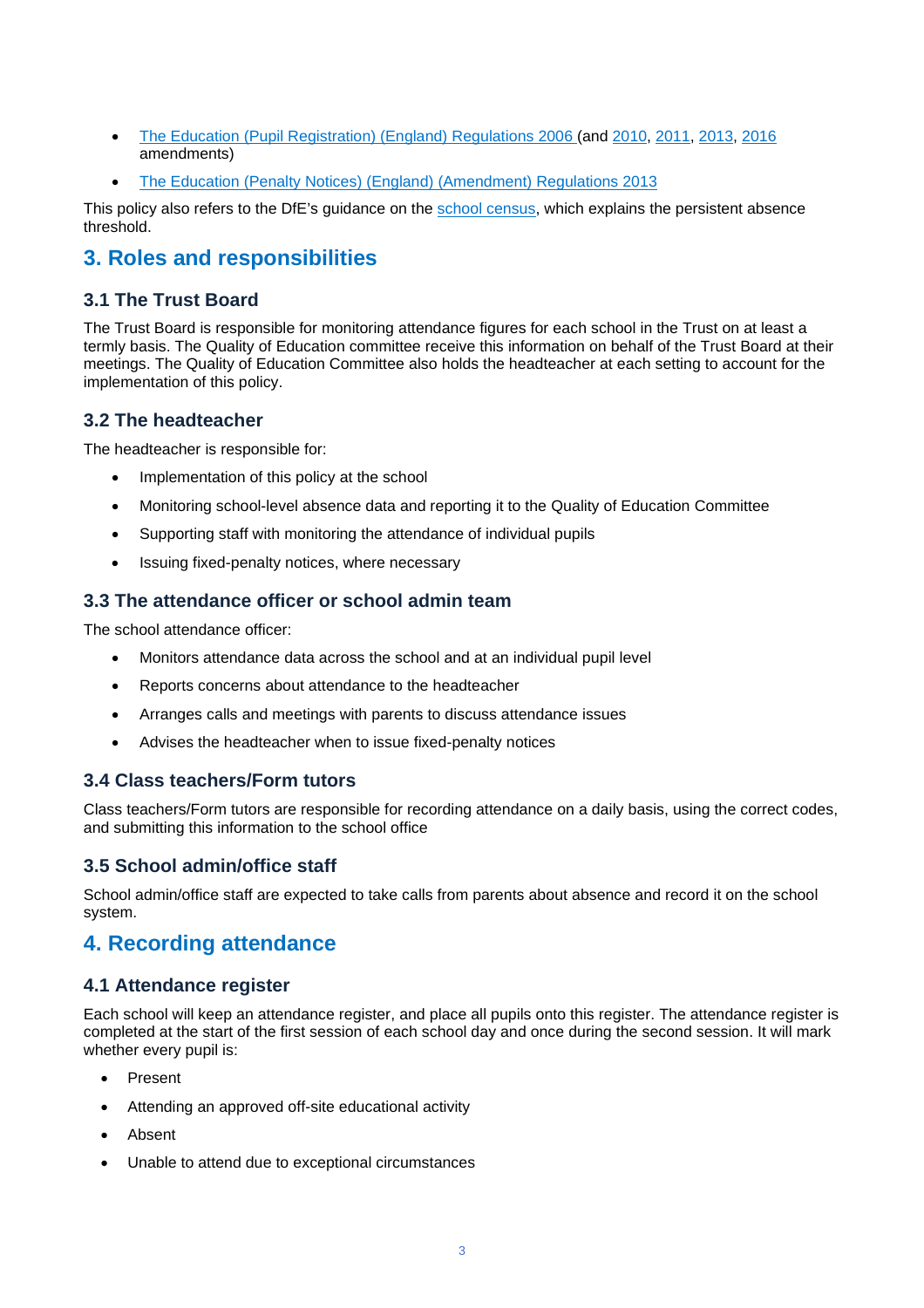Any amendment to the attendance register will include:

- The original entry
- The amended entry
- The reason for the amendment
- The date on which the amendment was made
- The name and position of the person who made the amendment

See appendix 1 for the DfE attendance codes.

Each school will keep every entry on the attendance register for 3 years after the date on which the entry was made.

The timings of each school day is set out in appendix 2

#### **4.2 Unplanned absence**

.

The pupil's parent/carer must notify the school on the first day of an unplanned absence by the time set out in appendix 2 or as soon as practically possible to confirm why their child is not in attendance that day. (see also section 7). Parents/carers should notify the school by phone or email to the school office.

If the school is not notified in the set time parents/carers will be contacted by phone, text or email to determine the reason for absence.

We will mark absence due to illness as authorised unless the school has a genuine concern about the authenticity of the illness.

If the authenticity of the illness is in doubt, the school may ask the pupil's parent/carer to provide medical evidence, such as a doctor's note, prescription, appointment card or other appropriate form of evidence. We will not ask for medical evidence unnecessarily.

If the school is not satisfied about the authenticity of the illness, the absence will be recorded as unauthorised and parents/carers will be notified of this in advance.

The attendance of pupils is monitored by school administration teams or attendance teams dependent on the Trust setting. If the child continues to remain absent without explanation the school will escalate the concern to the headtecher/pastoral lead or attendance manager who will continue to contact parents/carers. The school teams will endeavour to support the child and family to resolve the situation and reintegrate the child into school. Schools will perform home visits if they are unable to ascertain the reason behind non-attendance and will offer support from external agencies where appropriate to prevent the child becoming Missing in Education.

Attendance is monitored on a daily basis by administration and attendance staff, classroom teachers and tutors at each school for pupil welfare with a summary position being reviewed at least every half term.

#### **4.3 Planned absence**

Attending a medical or dental appointment will be counted as authorised as long as the pupil's parent/carer notifies the school in advance of the appointment.

We encourage parents/carers to make medical and dental appointments out of school hours where possible. Where this is not possible, the pupil should be out of school for the minimum amount of time necessary.

Parents/carers are asked to complete a request form or email the school with requests for absence. These are reviewed by the Headteacher or Head of School and a decision made whether to authorise or not. This decision will be communicated with parents via email.

The pupil's parent/carer must also apply for other types of term-time absence as far in advance as possible of the requested absence. Go to section 5 to find out which term-time absences the school can authorise. Each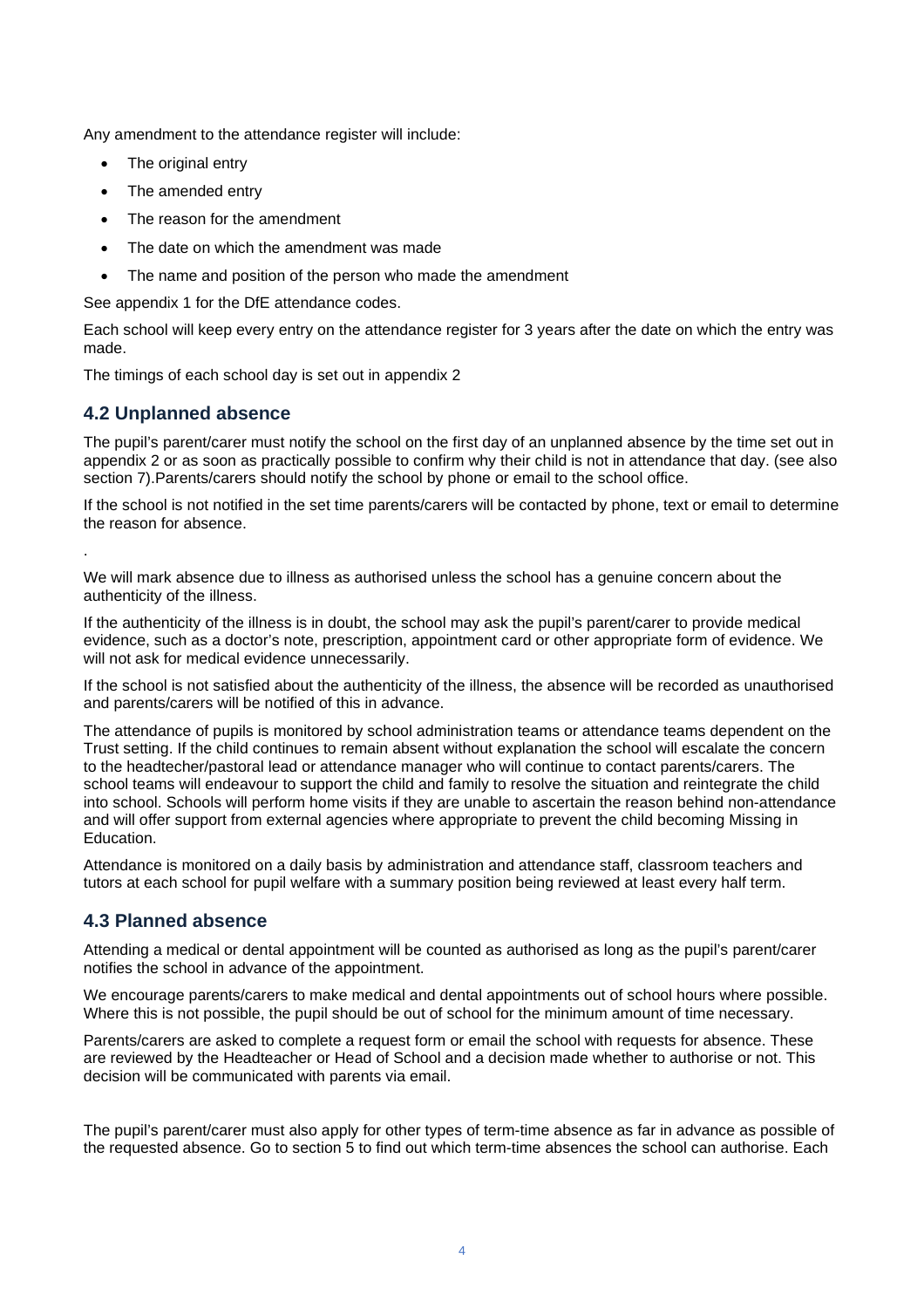request for absence will be considered on its own merits and decision are made at the discretion of the Headteacher or Head of School.

#### **4.4 Lateness and punctuality**

A pupil who arrives late:

- Before the register has closed will be marked as late, using the appropriate code
- After the register has closed will be marked as absent, using the appropriate code

Pupils punctuality is monitored by administration and attendance staff, classroom teachers and tutors at each school. If punctuality becomes a concern this will be escalated to the headteachers and head of school at Primary and to the Heads of years at secondary. Communication with parents and pupils to establish good routines and monitoring will be initiated.

Parents will be given the opportunity to meet with school staff to discuss any issues and school will offer support where appropriate.

#### **4.5 Following up absence**

Where any child we expect to attend school does not attend, or stops attending, the school will:

- Follow up on their absence with their parent/carer to ascertain the reason, as explained in section 4.2.
- Ensure proper safeguarding action is taken where necessary
- Identify whether the absence is approved or not
- Identify the correct attendance code to use

#### **4.6 Reporting to parents**

In Primary settings – attendance is recorded and shared with parents in the pupils end of year report. Some schools promote their attendance on the school website celebrating those classes who have attended well.

In Secondary settings – Parents can track their child's attendance though School Gateway.

## <span id="page-4-0"></span>**5. Authorised and unauthorised absence**

#### **5.1 Approval for term-time absence**

The headteacher will only grant a leave of absence to pupils during term time if they consider there to be 'exceptional circumstances'. A leave of absence is granted at the headteacher's discretion.

We define 'exceptional circumstances' if the benefit of the leave would outweigh the loss of teaching time and/or the leave would be for a one-off, never-to-be-repeated experience.

The school considers each application for term-time absence individually, taking into account the specific facts, circumstances and relevant context behind the request.

Valid reasons for authorised absence include:

- If a parent is service personnel and is returning from a tour of duty abroad where it is evidenced the individual will not be in receipt of any leave in the near future that coincides with school holidays.
- Where an absence from school is recommended by a health professional as part of a parent or child's rehabilitation from a medical or emotional issue. (see sections 4.2 and 4.3 for more detail)
- The death or terminal illness of a close relative, only if Headteacher is satisfied that the circumstances are truly exceptional;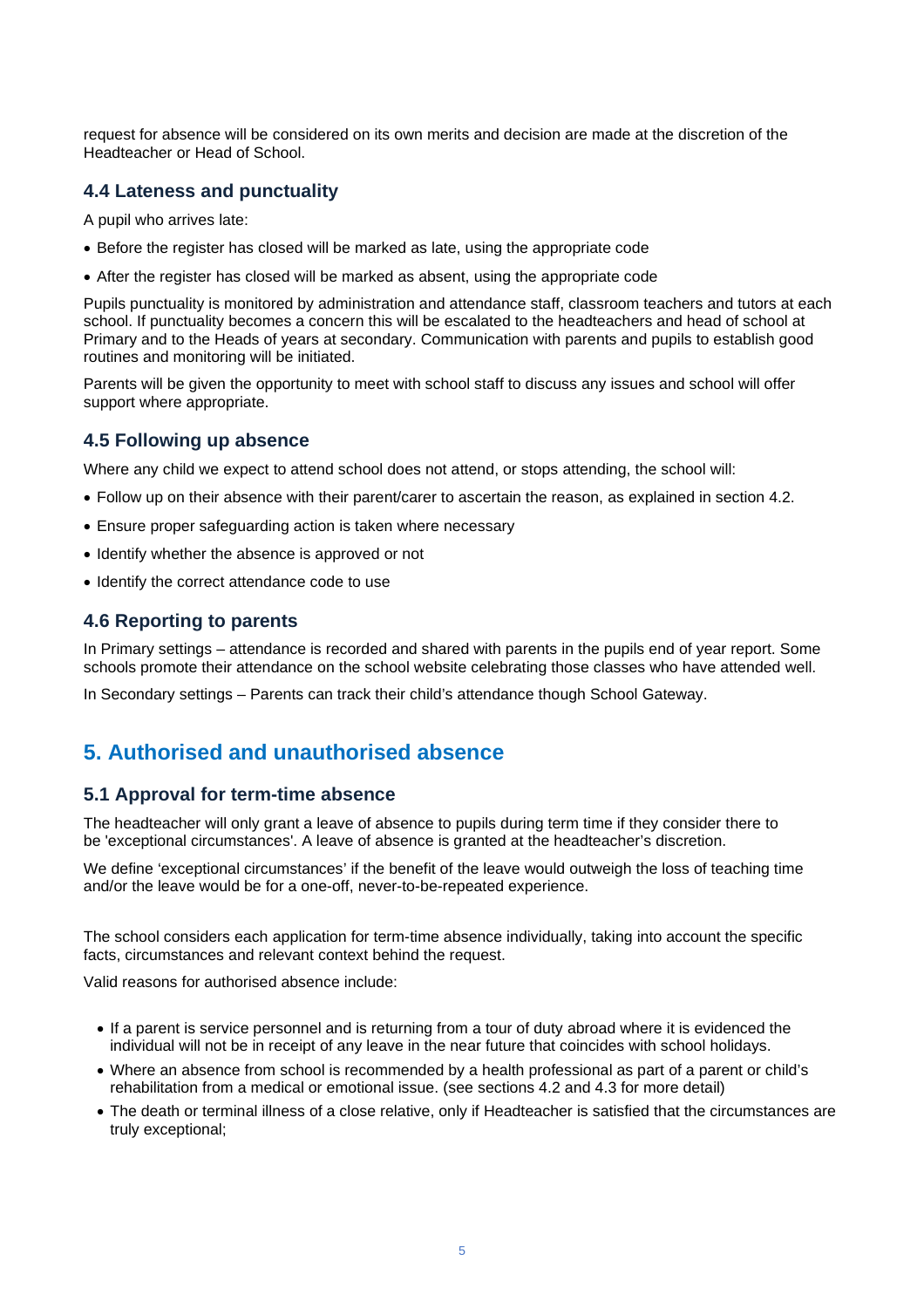- Out of school programmes such as music, arts or sport operating at a high standard of achievement. Documentary evidence of this event will be required.
- Religious observance The Education Act 1996 S444(3) (c), states ''on any day exclusively set apart for religious observance by the religious body to which his/her parent belongs'';
- To attend a wedding or funeral of a close relative if the Headteacher is satisfied that the circumstances are truly exceptional; Leave should only be authorised for this purpose when a Headteacher is satisfied that there is a persuasive reason for holding the wedding during term time and there WILL be an onus on parents to show clear evidence that this absence is absolutely an exceptional circumstance. In difficult family situations the Headteacher may use his/her discretion in granting leave and each case should be addressed on its individual merits, taking into account the overall welfare of the child.
- Traveller pupils travelling for occupational purposes this covers Roma, English and Welsh Gypsies, Irish and Scottish Travellers, Showmen (fairground people) and Circus people, Bargees (occupational boat dwellers) and New Travellers. Absence may be authorised only when a Traveller family is known to be travelling for occupational purposes and has agreed this with the school but it is not known whether the pupil is attending educational provision

Where there are exceptional and unforeseen circumstances that fall outside of the above, the Headteacher consult with the senior leadership team of the school prior to any authorisation being given to the parent.

Evidence would be required in each case.

#### **5.2 Reducing persistent absence**

Persistent absence is when a pupil enrolment's overall absence equates to 10 per cent or more of their possible sessions.

Persistent absence is a serious problem for pupils. Much of the work children miss when they are off school is never made up, leaving these pupils at a considerable disadvantage for the remainder of their school career. There is also clear evidence of a link between poor attendance at school and low levels of achievement:

- Of pupils who miss more than 50 per cent of school, only three per cent manage to achieve five  $A^*$ to Cs including English and maths.
- Of pupils who miss between 10 per cent and 20 per cent of school, only 35 per cent manage to achieve five A\* to C GCSEs including English and maths.
- Of pupils who miss less than five per cent of school, 73 per cent achieve five  $A^*$  to Cs including English and maths.

Source - Department for Education

Even though there are thresholds for persistent absence schools will be aware of concerns with attendance and punctuality through the monitoring of pupil attendance generally and restorative work will in most cases be underway. However, once the persistent absence threshold is reached Headteachers and pastoral staff at Primary and the attendance team at Secondary will continue to communicate with parents/carers, offer meetings and support internally and externally as appropriate, continue to closely monitor and if useful set attendance targets. Where schools have supported pupils and their families regarding attendance at school they will maintain a chronology of all contact (successful and attempted) regarding pupil absence, with the pupil, parent(s) and other agencies.

Where staff members accompany external agencies into the community to retrieve absent pupils or perform safe and well checks on absent pupils the appropriate safeguarding measures and risk assessments are completed to ensure safety.

#### **5.3 Legal sanctions**

Your legal responsibility as a parent or carer is to ensure that your children of school age receive a suitable full-time education. Further information can be found on the Leicestershire county council website.

<https://www.leicestershire.gov.uk/education-and-children/schools-colleges-and-academies/school-attendance>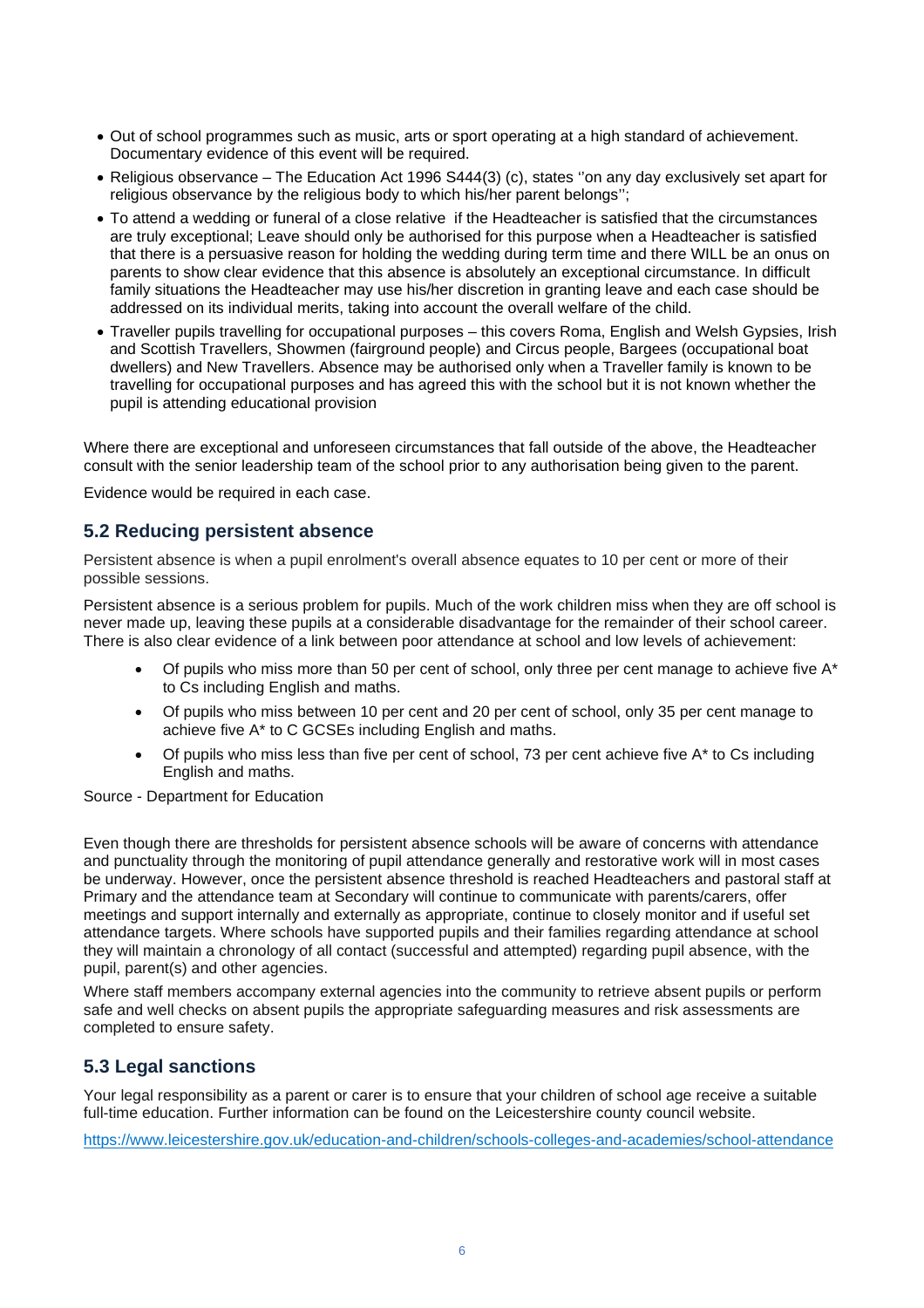The school or local authority can fine parents for the unauthorised absence of their child from school, where the child is of compulsory school age.

Headteachers can, once they have exhausted the Trust wide procedures stated in this policy consider at their discretion referring any unauthorised absence to the Pupil Services Court Team at Leicestershire County Council.

If issued with a fine, or penalty notice, each parent must pay £60 within 21 days or £120 within 28 days. The payment must be made directly to the local authority.

Penalty notices can be issued by a headteacher, local authority officer or the police.

The decision on whether or not to issue a penalty notice may take into account:

- The number of unauthorised absences occurring within a rolling academic year
- One-off instances of irregular attendance, such as holidays taken in term time without permission
- Where an excluded pupil is found in a public place during school hours without a justifiable reason

If the payment has not been made after 28 days, the local authority can decide whether to prosecute or withdraw the notice.

#### <span id="page-6-0"></span>**6. Strategies for promoting attendance**

The Department for Education expect schools and local authorities to:

- a. Promote good attendance and reduce absence, including persistent absence;
- b. Ensure every pupil has access to full-time education to which they are entitled; and,
- c. act early to address patterns of absence.

Mowbray Education Trust agree to inform families of the school year and holiday times with as much notice as possible to help them plan their holidays and appointments out of school time.

Pupils will be encouraged to attend school and celebrate their learning and achievements.

Learning will be made accessible to all and reasonable adjustments made where appropriate.

Families will be supported in understanding the value of education and the detriment of absence to the educational opportunities of pupils.

This policy will be applied fairly and consistently across all the settings in the Trust.

#### <span id="page-6-1"></span>**7. Attendance monitoring**

The school administration teams or attendance teams at our schools will monitor pupil absence on a daily basis.

A pupil's parent/carer is expected to call the school in the morning if their child is going to be absent due to ill health (see section 4.2).

If a pupil's absence goes above 3 days, the school will contact the parent/carer of the pupil to discuss the reasons for this.

The persistent absence threshold is 10%. If a pupil's individual overall absence rate is greater than or equal to 10%, the pupil will be classified as a persistent absentee.

Pupil-level absence data will be collected each term and published at national and local authority level through the DfE's school absence national statistics releases. The underlying school-level absence data is published alongside the national statistics. The school will compare attendance data with the national average and share this with the Trust Board.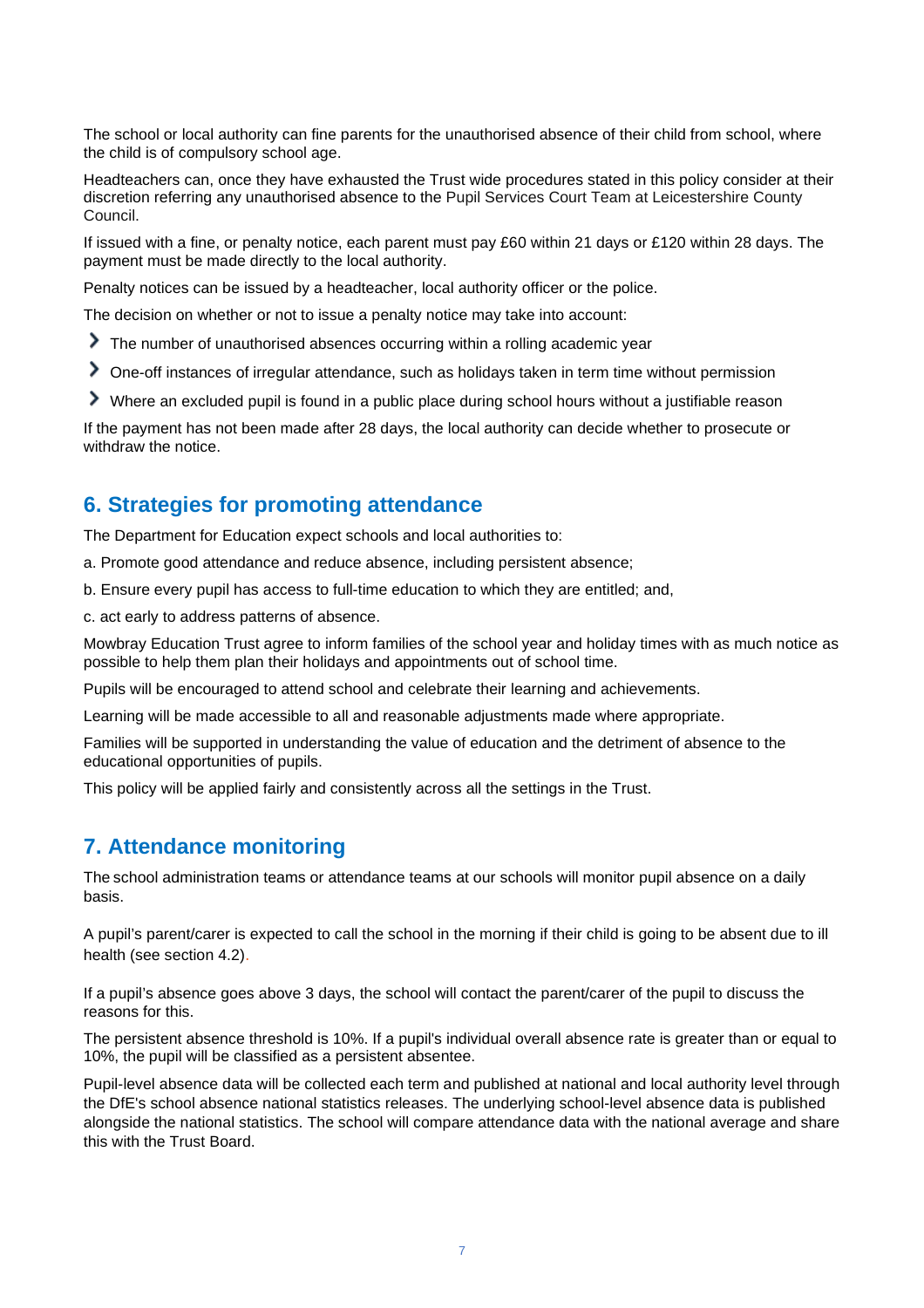Attendance data is stored in our schools information system, this information is collated and used internally to monitor trends and impact. It can help schools

- Track the attendance of individual pupils
- Identify whether or not there are particular groups of children whose absences may be a cause for concern
- Monitor and evaluate those children identified as being in need of intervention and support

### <span id="page-7-0"></span>**8. Monitoring arrangements**

This policy will be reviewed as guidance from the local authority or DfE is updated, and as a minimum biannually by the MET Headteacher Group. At every review, the policy will be approved by the Curriculum and Behaviour Scrutiny Panel.

## <span id="page-7-1"></span>**9. Links with other policies**

This policy links to the following policies:

- Child protection and safeguarding policy
- Behaviour policy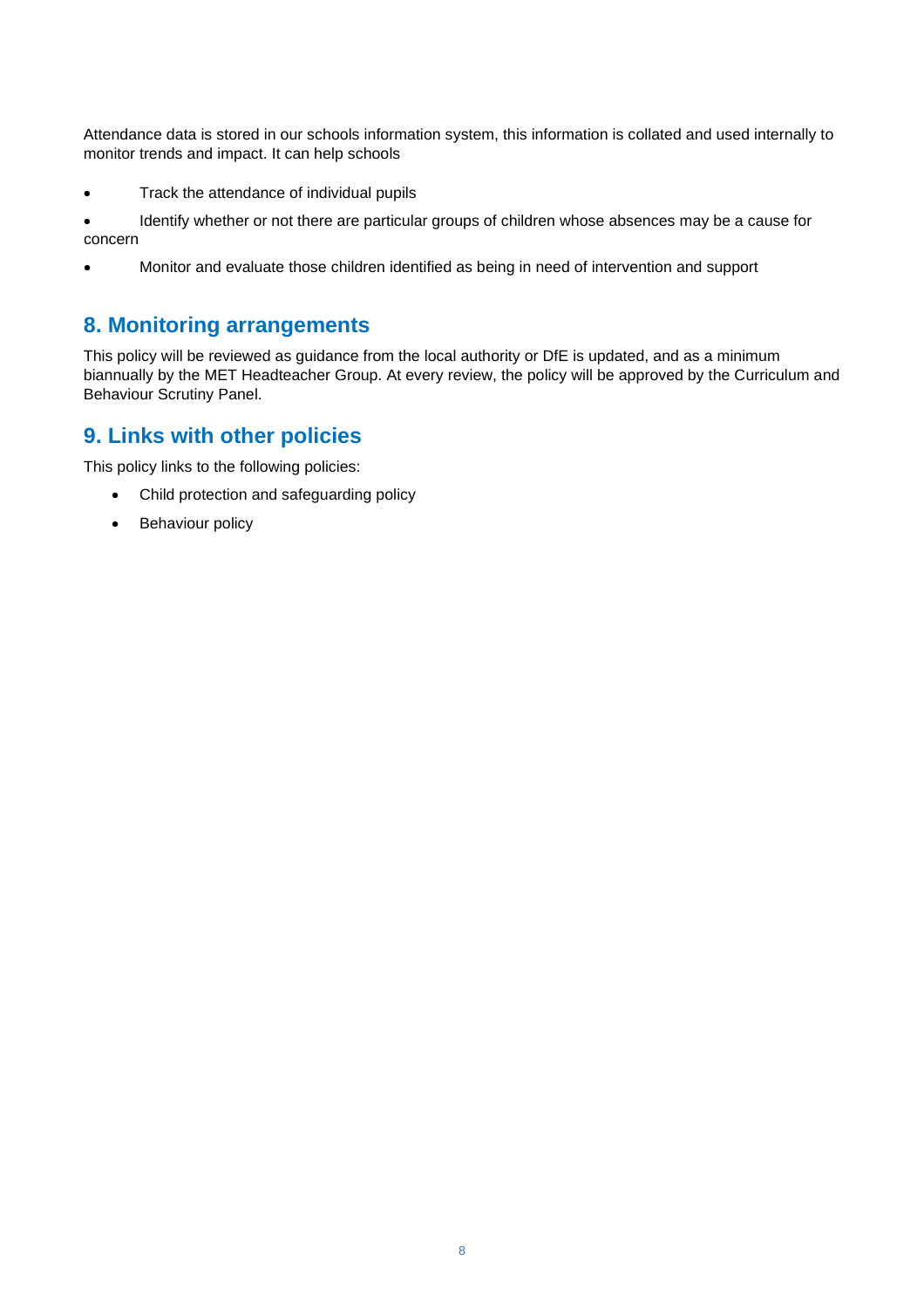# <span id="page-8-0"></span>**Appendix 1: attendance codes**

| Code        | <b>Definition</b>                                          | <b>Scenario</b>                                                                    |  |
|-------------|------------------------------------------------------------|------------------------------------------------------------------------------------|--|
| $\prime$    | Present (am)                                               | Pupil is present at morning registration                                           |  |
|             | Present (pm)                                               | Pupil is present at afternoon registration                                         |  |
| L           | Late arrival                                               | Pupil arrives late before register has closed                                      |  |
| В           | Off-site educational activity                              | Pupil is at a supervised off-site educational<br>activity approved by the school   |  |
| D           | Dual registered                                            | Pupil is attending a session at another setting<br>where they are also registered  |  |
| J           | Interview                                                  | Pupil has an interview with a prospective<br>employer/educational establishment    |  |
| P           | Sporting activity                                          | Pupil is participating in a supervised sporting<br>activity approved by the school |  |
| $\mathbf v$ | Educational trip or visit                                  | Pupil is on an educational visit/trip organised, or<br>approved, by the school     |  |
| W           | Work experience<br>Pupil is on a work experience placement |                                                                                    |  |

The following codes are taken from the DfE's guidance on school attendance.

| Code               | <b>Definition</b>           | <b>Scenario</b>                                                               |  |  |  |
|--------------------|-----------------------------|-------------------------------------------------------------------------------|--|--|--|
| Authorised absence |                             |                                                                               |  |  |  |
| C                  | Authorised leave of absence | Pupil has been granted a leave of absence due to<br>exceptional circumstances |  |  |  |
| Е                  | Excluded                    | Pupil has been excluded but no alternative<br>provision has been made         |  |  |  |
| н                  | Authorised holiday          | Pupil has been allowed to go on holiday due to<br>exceptional circumstances   |  |  |  |
|                    | <b>Illness</b>              | School has been notified that a pupil will be<br>absent due to illness        |  |  |  |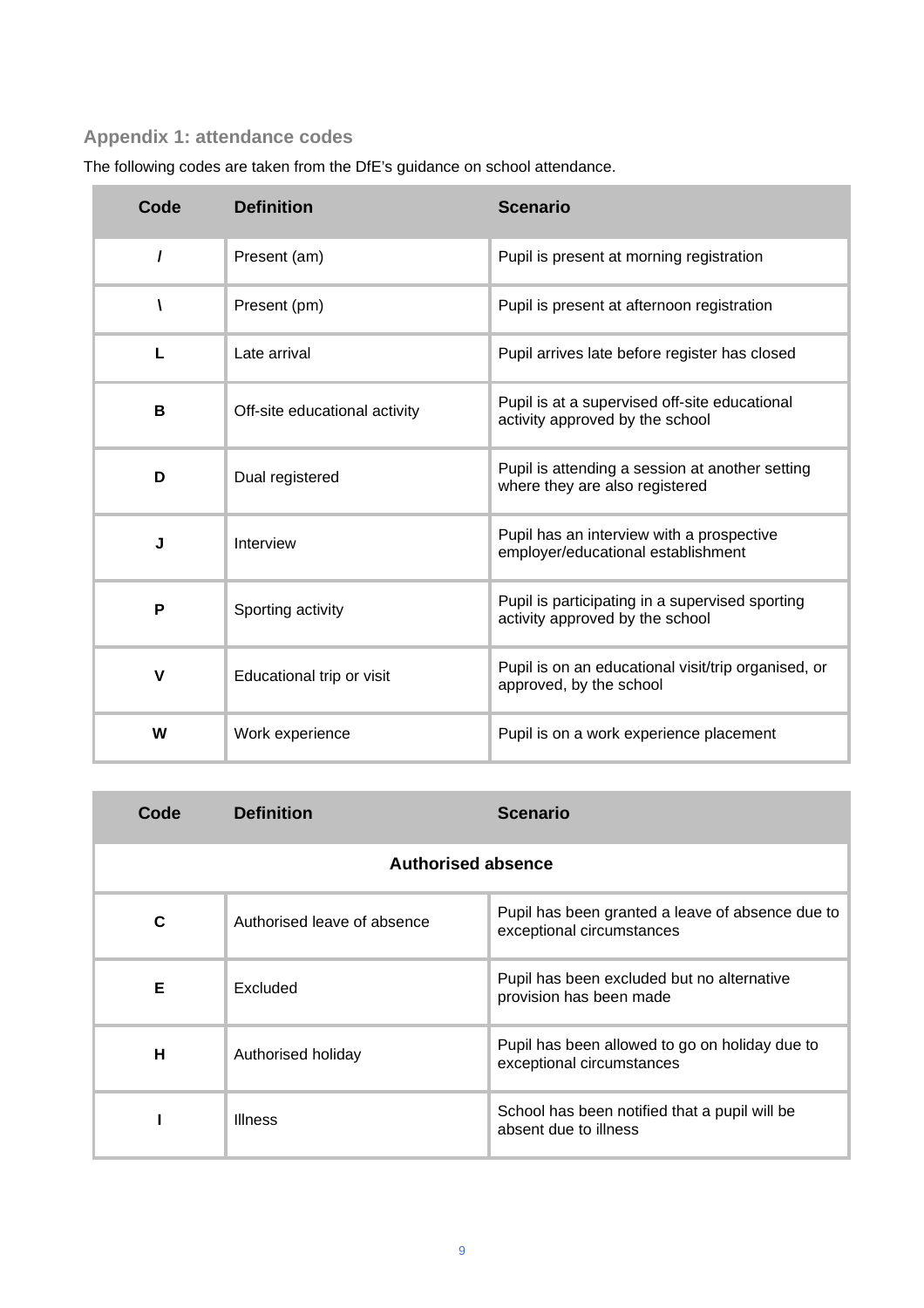| м                           | Medical/dental appointment           | Pupil is at a medical or dental appointment                                                                                                                                                                   |  |  |
|-----------------------------|--------------------------------------|---------------------------------------------------------------------------------------------------------------------------------------------------------------------------------------------------------------|--|--|
| R                           | Religious observance                 | Pupil is taking part in a day of religious<br>observance                                                                                                                                                      |  |  |
| S                           | Study leave                          | Year 11 pupil is on study leave during their<br>public examinations                                                                                                                                           |  |  |
| т                           | Gypsy, Roma and Traveller<br>absence | Pupil from a Traveller community is travelling, as<br>agreed with the school                                                                                                                                  |  |  |
| <b>Unauthorised absence</b> |                                      |                                                                                                                                                                                                               |  |  |
| G                           | Unauthorised holiday                 | Pupil is on a holiday that was not approved by the<br>school                                                                                                                                                  |  |  |
| N                           | Reason not provided                  | Pupil is absent for an unknown reason (this code<br>should be amended when the reason emerges,<br>or replaced with code O if no reason for absence<br>has been provided after a reasonable amount of<br>time) |  |  |
| O                           | Unauthorised absence                 | School is not satisfied with reason for pupil's<br>absence                                                                                                                                                    |  |  |
| U                           | Arrival after registration           | Pupil arrived at school after the register closed                                                                                                                                                             |  |  |

| Code                        | <b>Definition</b>                                    | <b>Scenario</b>                                                                                                              |  |
|-----------------------------|------------------------------------------------------|------------------------------------------------------------------------------------------------------------------------------|--|
| X                           | Not required to be in school                         | Pupil of non-compulsory school age is not<br>required to attend                                                              |  |
| Υ                           | Unable to attend due to exceptional<br>circumstances | School site is closed, there is disruption to travel<br>as a result of a local/national emergency, or pupil<br>is in custody |  |
| Z                           | Pupil not on admission register                      | Register set up but pupil has not yet joined the<br>school                                                                   |  |
| #<br>Planned school closure |                                                      | Whole or partial school closure due to half-<br>term/bank holiday/INSET day                                                  |  |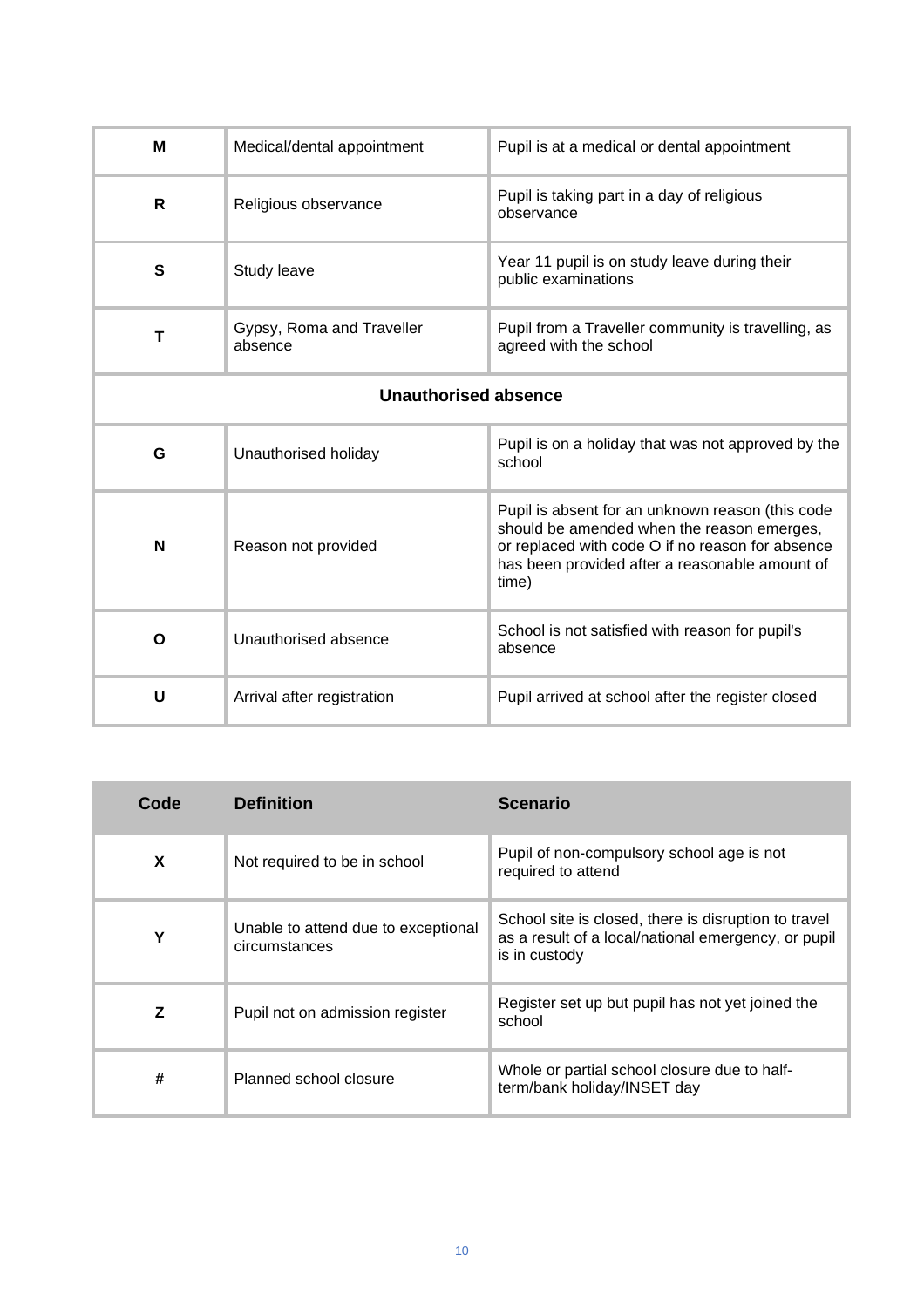# <span id="page-10-0"></span>**Appendix 2: registration times**

| <b>School</b>                                                                                              | Ab<br><b>Kettleby</b> | <b>Somerby</b> | <b>The Grove</b> | <b>Sherard</b>                           | <b>Brownlow</b>                                     | <b>John Fernley</b><br><b>College</b> |
|------------------------------------------------------------------------------------------------------------|-----------------------|----------------|------------------|------------------------------------------|-----------------------------------------------------|---------------------------------------|
| Pupils must arrive<br>in school by                                                                         | 8.55am                | 8.45am         | 8.40am           | 8.55am<br>Special<br>Provision<br>9.00am | 8.50am                                              | 8.40am                                |
| The register for the<br>first session will be<br>taken at                                                  | 9.00am                | 8.50am         | 8.55am/1pm       | 9.05am                                   | 8.55am<br>PM - KS1<br>1pm/KS2<br>1.15 <sub>pm</sub> | 8.45am<br>PM - 12.25pm                |
| The register will be<br>kept open until                                                                    | 9.05am                | 8.55am         | 9.05am/1.05pm    | 9.10am                                   | 9.10am<br>$PM -$<br>KS11.15pm/KS2<br>1.30pm         | 8.55am<br>PM - 12.35pm                |
| The pupil's<br>parent/carer must<br>notify the school on<br>the first day of an<br>unplanned absence<br>by | 8.55am                | 8.45am         | 8.30am           | 8.40am                                   | 9.00am                                              | 8.00am                                |

# **Appendix 3: personnel responsible for the monitoring of attendance**

|                      | Unexplained/unauthorised and<br>Daily monitoring<br>persistent absence action |                                                                     | Holiday requests<br>and fine decisions       |
|----------------------|-------------------------------------------------------------------------------|---------------------------------------------------------------------|----------------------------------------------|
| Ab Kettleby          | School Administration<br>Team/Headteacher                                     | School Administration<br>Team/Headteacher                           | School<br>Administration<br>Team/Headteacher |
| Somerby              | School Administration<br>Team/Headteacher                                     | <b>School Administration</b><br>Team/Headteacher                    | School<br>Administration<br>Team/Headteacher |
| The Grove            | <b>School Administration</b><br>Team                                          | Pastoral Lead and School<br><b>Administration Team</b>              | Headteacher                                  |
| Sherard              | <b>School Administration</b><br>Team and Class<br>Teachers                    | Pastoral Team and<br><b>Administration Team</b>                     | Headteacher                                  |
| <b>Brownlow</b>      | School Administration<br><b>Team and Pastoral</b><br>Manager                  | <b>School Administration Team</b><br>and Pastoral Manager           | Headteacher                                  |
| John Fernley College | Attendance Manager<br>and Attendance<br>Assistant                             | Attendance Manager and Head<br>of Year or Assistant Head of<br>Year | Attendance Manager<br>and Headteacher        |